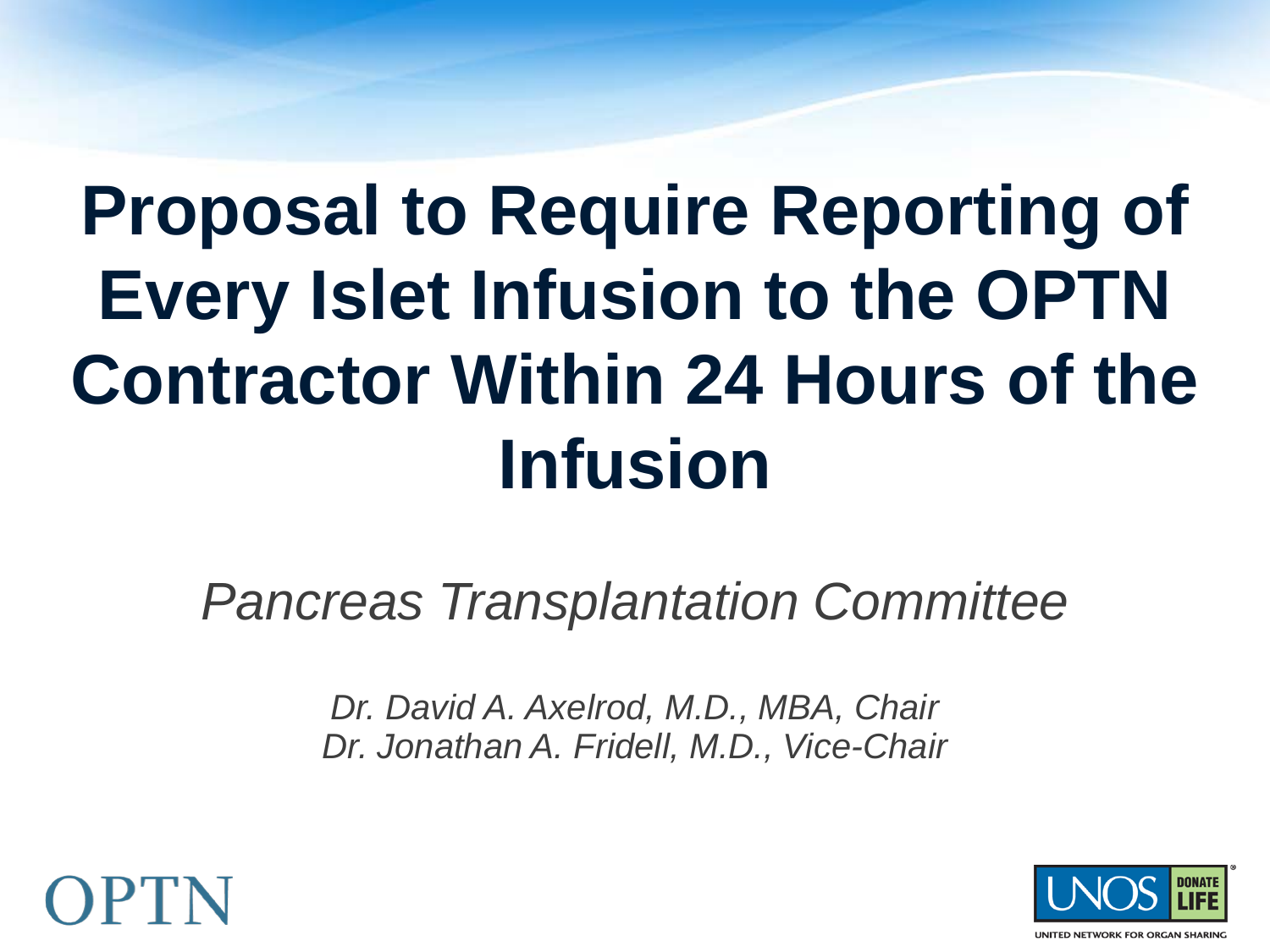#### **The Problem**

- There is no current requirement to report islet infusion
- Which islet recipients have received infusions?
	- Patient safety implications
	- Disease transmission implications



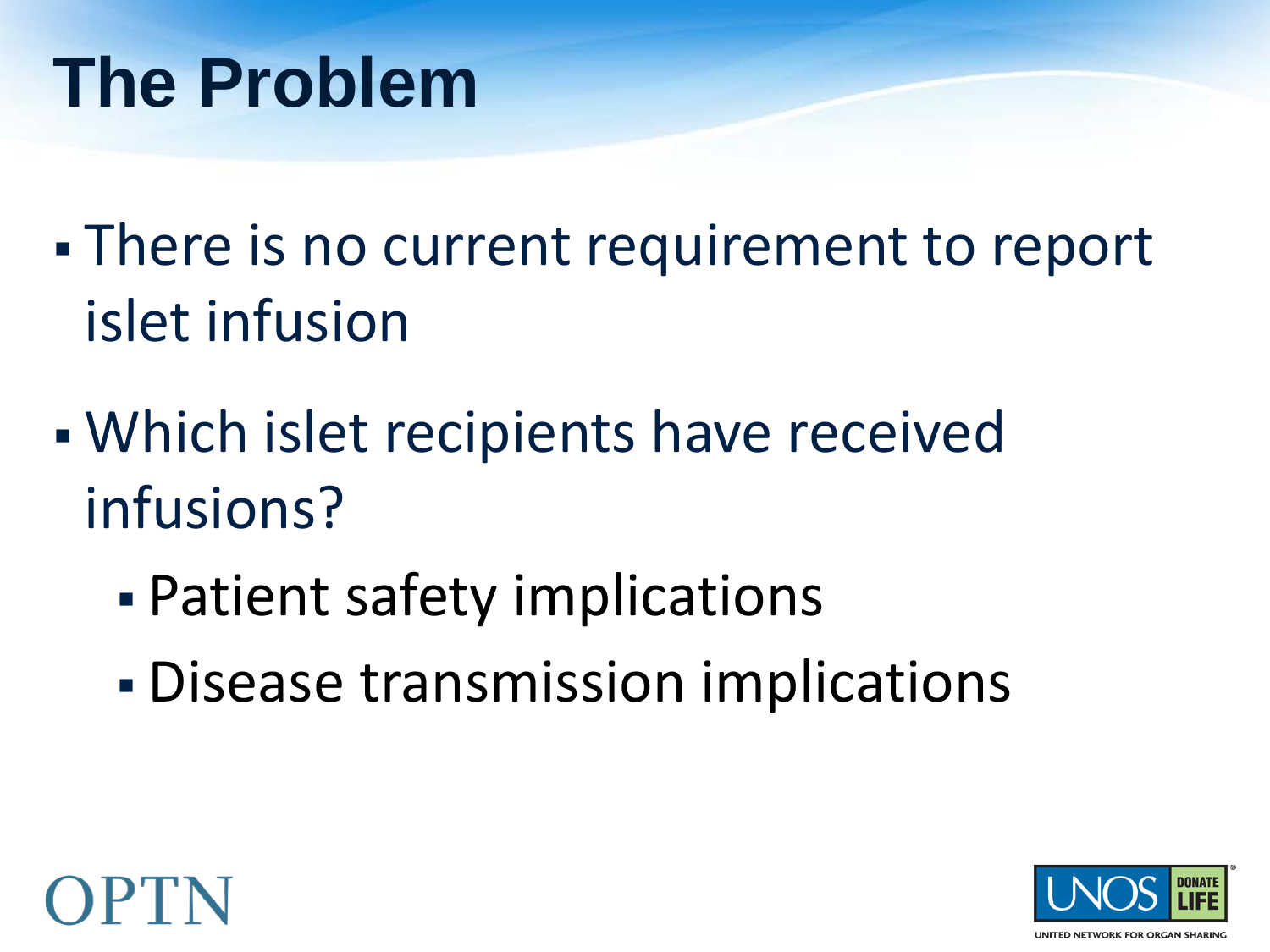#### **Current System**

- Outdated islet logs
- The logs have never been collected
- No official means to track every islet infusion



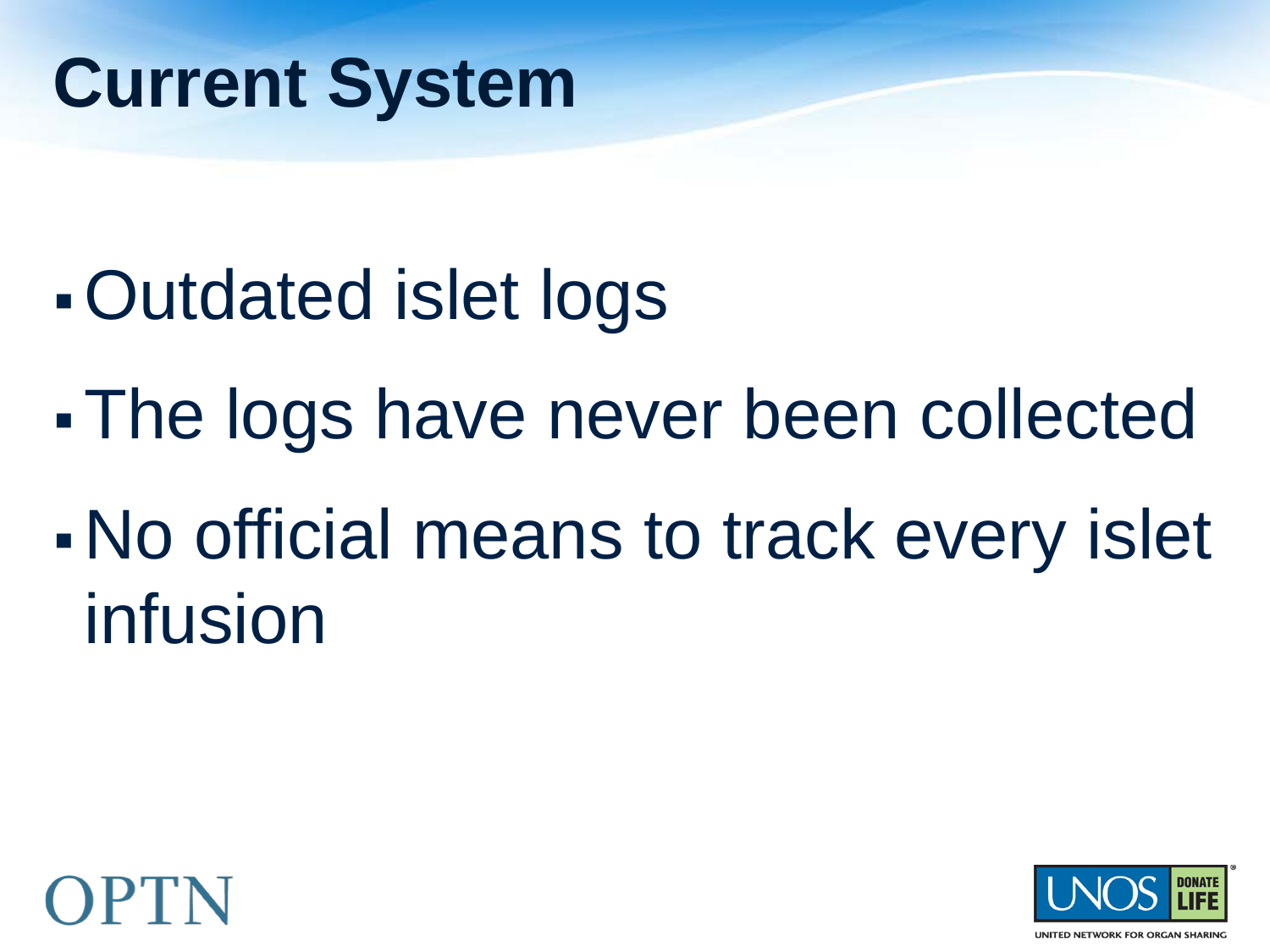## **Proposal's Goal**

Accurate and timely reporting of each islet infusion

Policy and bylaw language to reflect current practice



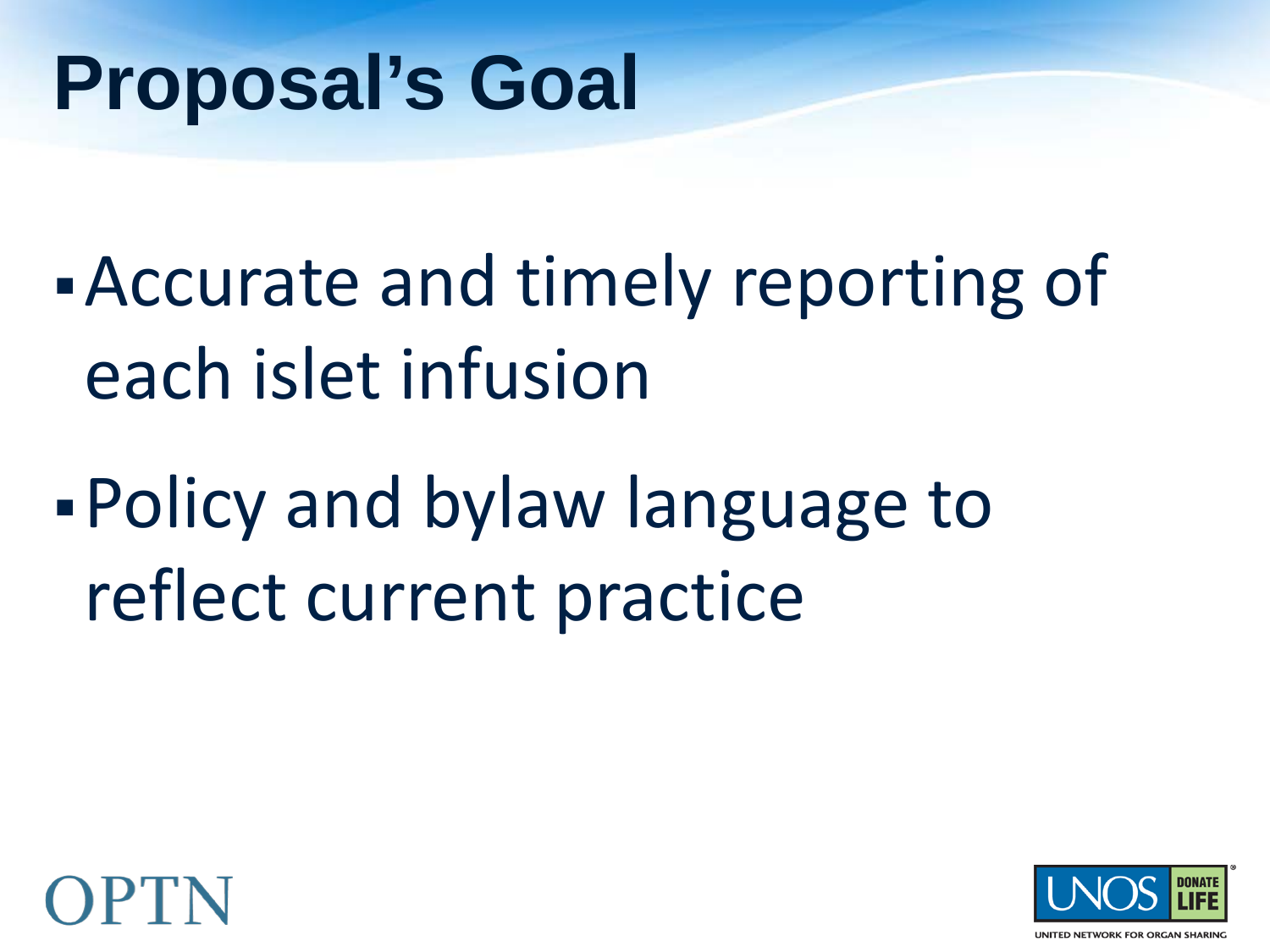## **What the proposal does:**

- Requires islet programs to report each islet infusion to the OPTN Contractor within 24 hours of the infusion
- Allows islet candidates to retain their waiting time through three consecutive islet infusions
- Removes outdated requirements in the bylaws for submitting islet logs
- Accurately reflects the current programming regarding registration fees and relisting



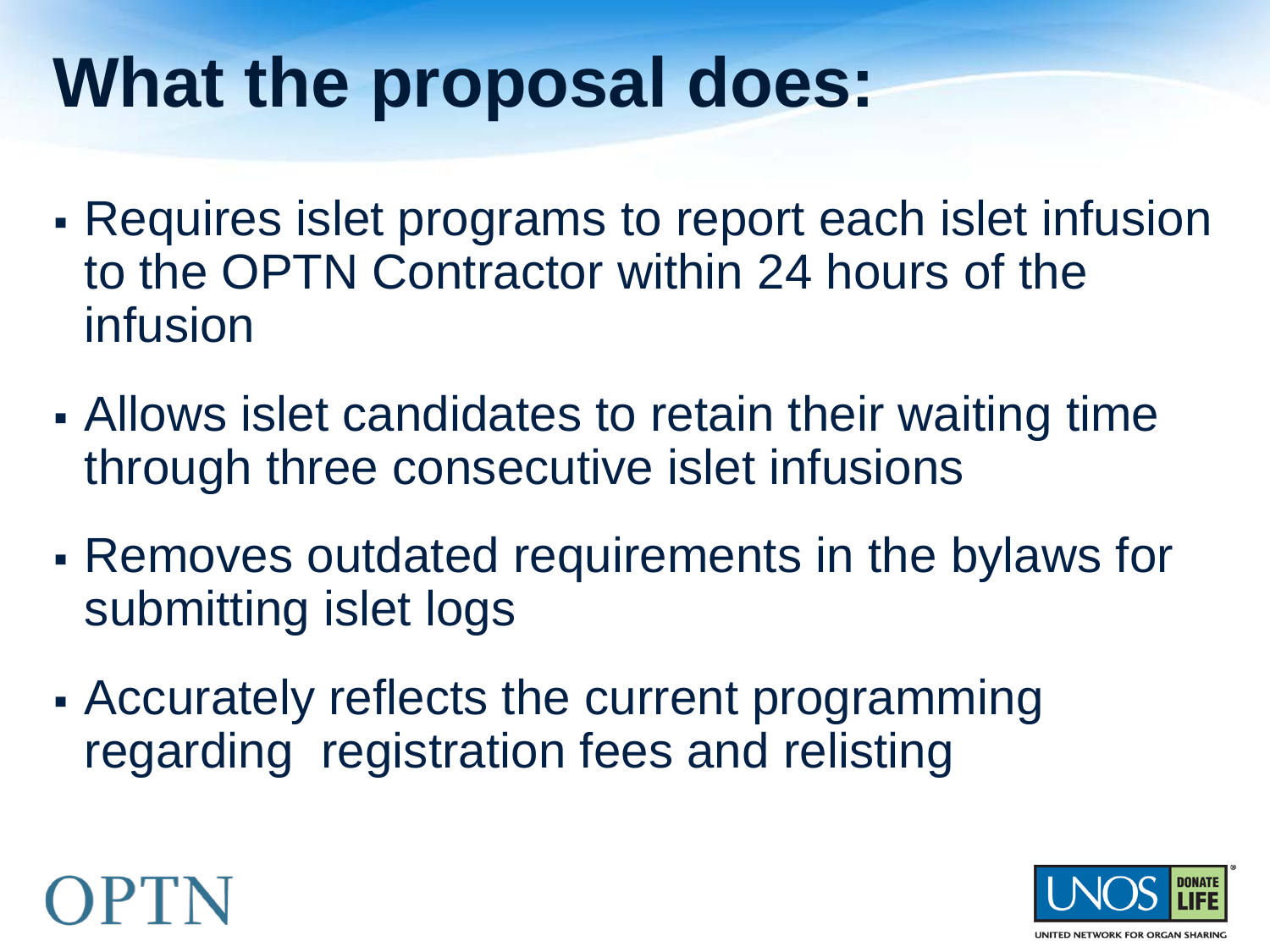#### **Impact on Patient Notification**

- Requires that Transplant Hospitals notify patients in writing within 10 business days of the patient's registration on the waiting list.
- **Islet programs will send a letter every** time it adds an islet candidate to the waiting list.



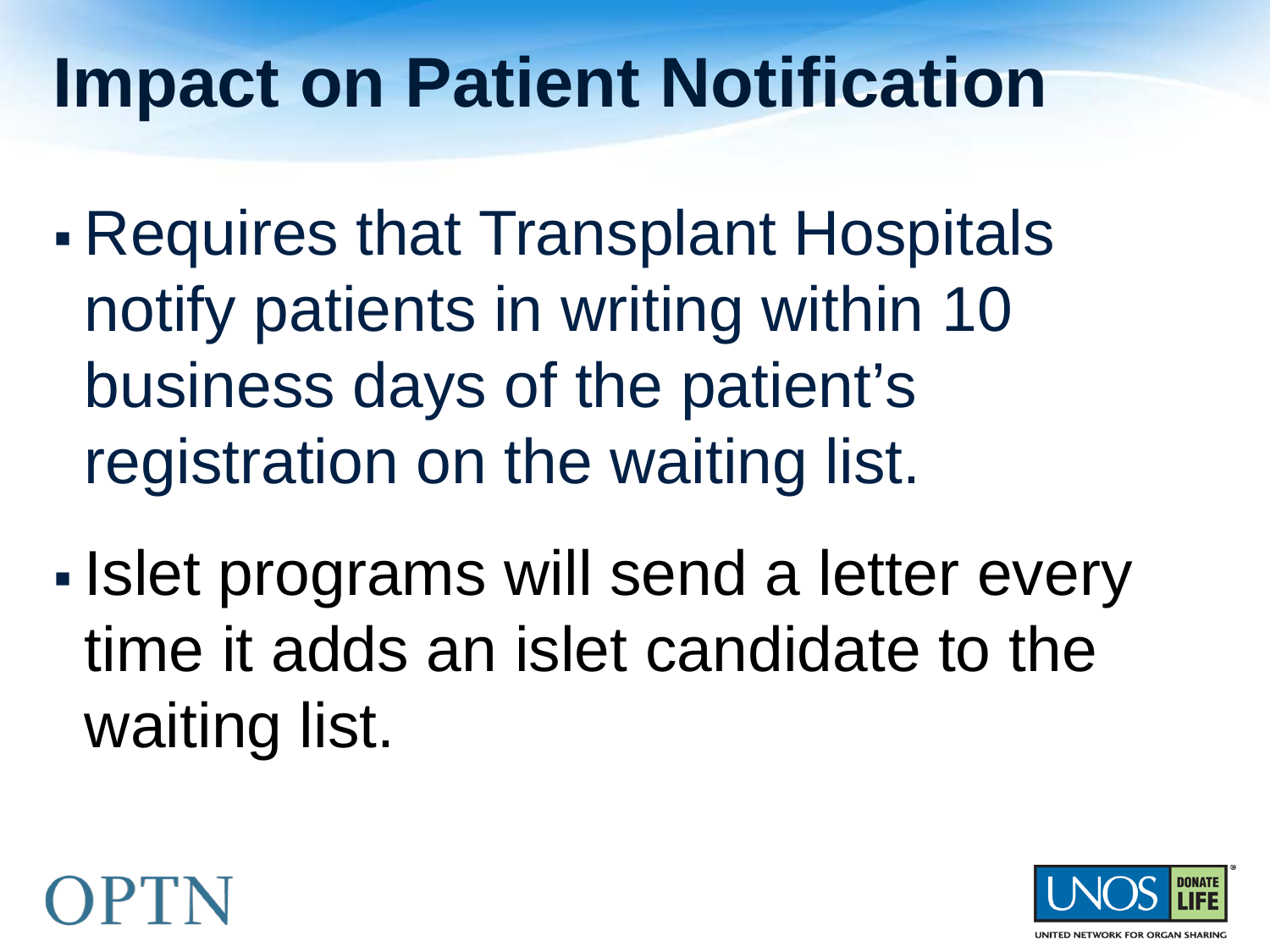#### **Impact on Patient Notification**

- The Committee believes its appropriate for Transplant Hospitals to inform candidates that they were still on the waiting list and had the potential to receive islet offers.
- The Committee believes the burden to inform candidates that they were still on the waiting list will be minimal due to the estimated low volume of islet infusions.



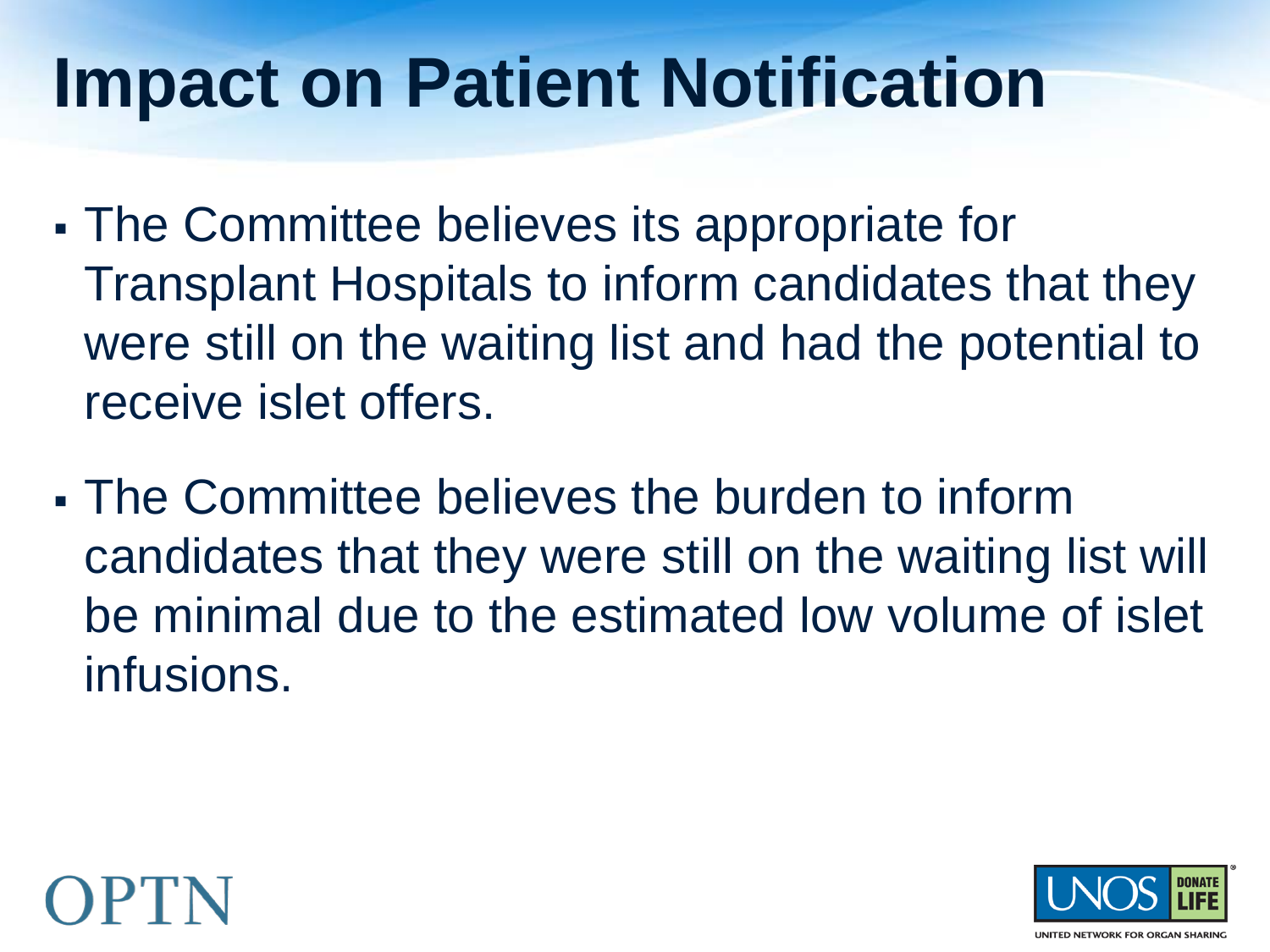#### **Impact Numbers**

- **212** islet registrations as of 5/31/2013
- **204** candidates as of 5/31/2013
- **53** waitlist removals for islet transfusion in 2012 on 46 individuals
- **21** approved islet transplant programs



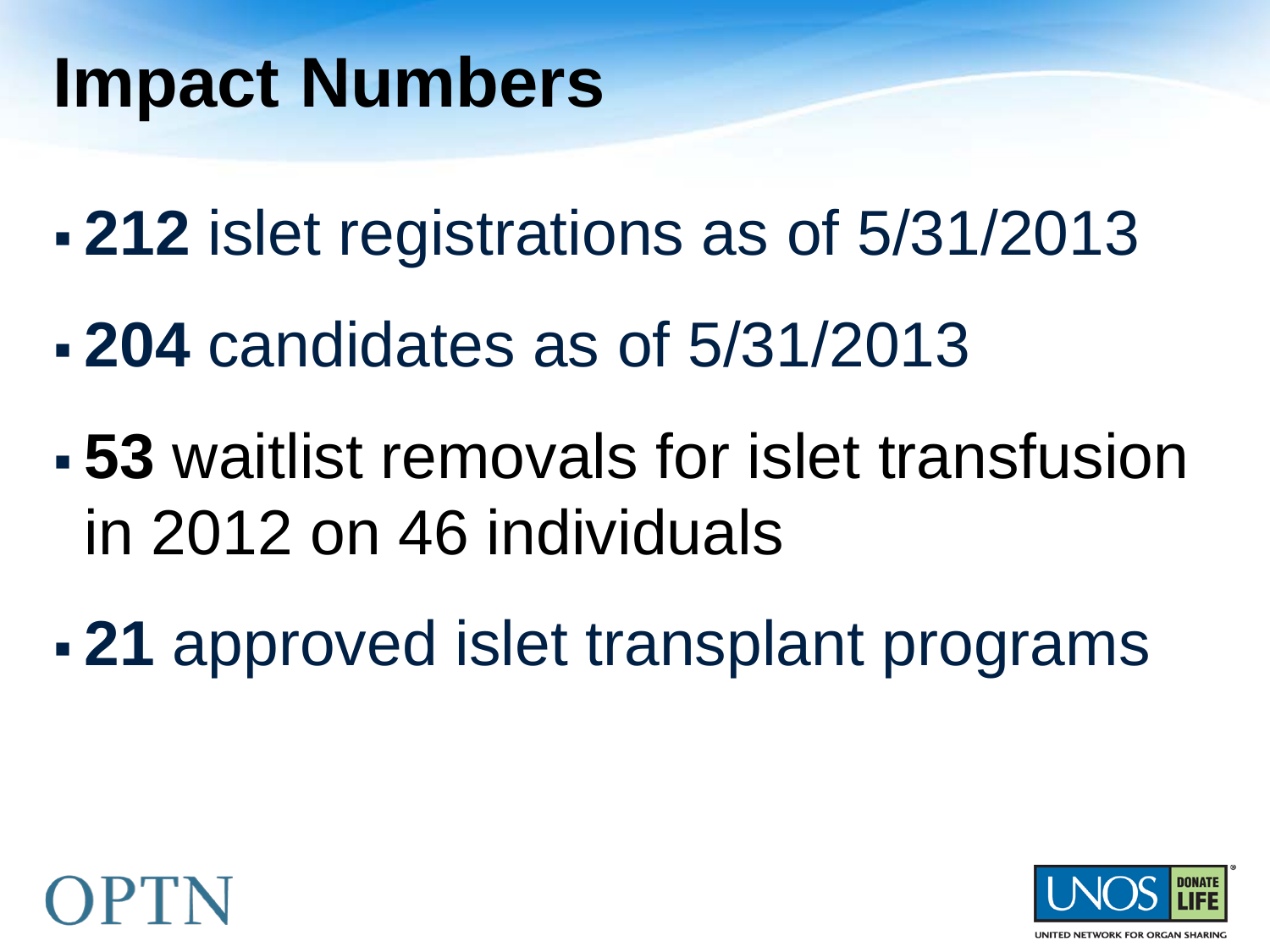## **Data Collection**

- Proposal does not require program changes or additional data collection
- Proposal does require islet Transplant Programs to report islet infusion data on a different time frame
- The UNet<sup>sM</sup> system is already programmed to collect this data



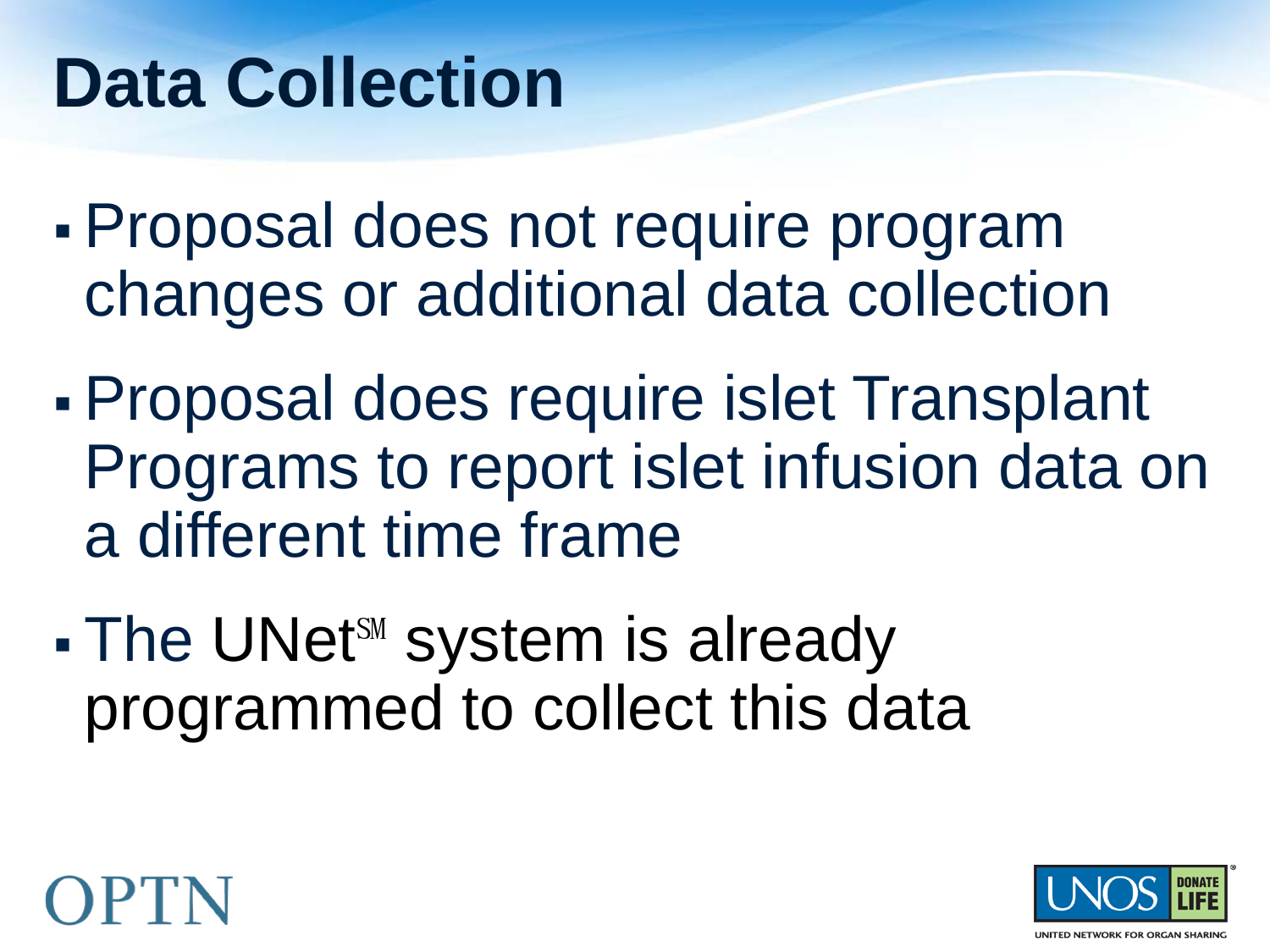#### **Public Comment Response Tally**

| <b>Type of</b><br><b>Response</b> | <b>Response</b><br><b>Total</b> | <b>In Favor</b> | <b>In Favor as</b><br>Amended | <b>Opposed</b> | No Vote/<br><b>No</b><br><b>Comment</b><br>/ Did not<br><b>Consider</b> |
|-----------------------------------|---------------------------------|-----------------|-------------------------------|----------------|-------------------------------------------------------------------------|
| Individual                        | 41                              | 11<br>$(100\%)$ | $0(0\%)$                      | $0(0\%)$       | 30                                                                      |
| Regional                          | 11                              | 11<br>$(100\%)$ | $0(0\%)$                      | $0(0\%)$       | $\overline{0}$                                                          |
| Committee                         | 19                              | 2(66%)          | $0(0\%)$                      | 1(33%)         | 16                                                                      |





UNITED NETWORK FOR ORGAN SHARING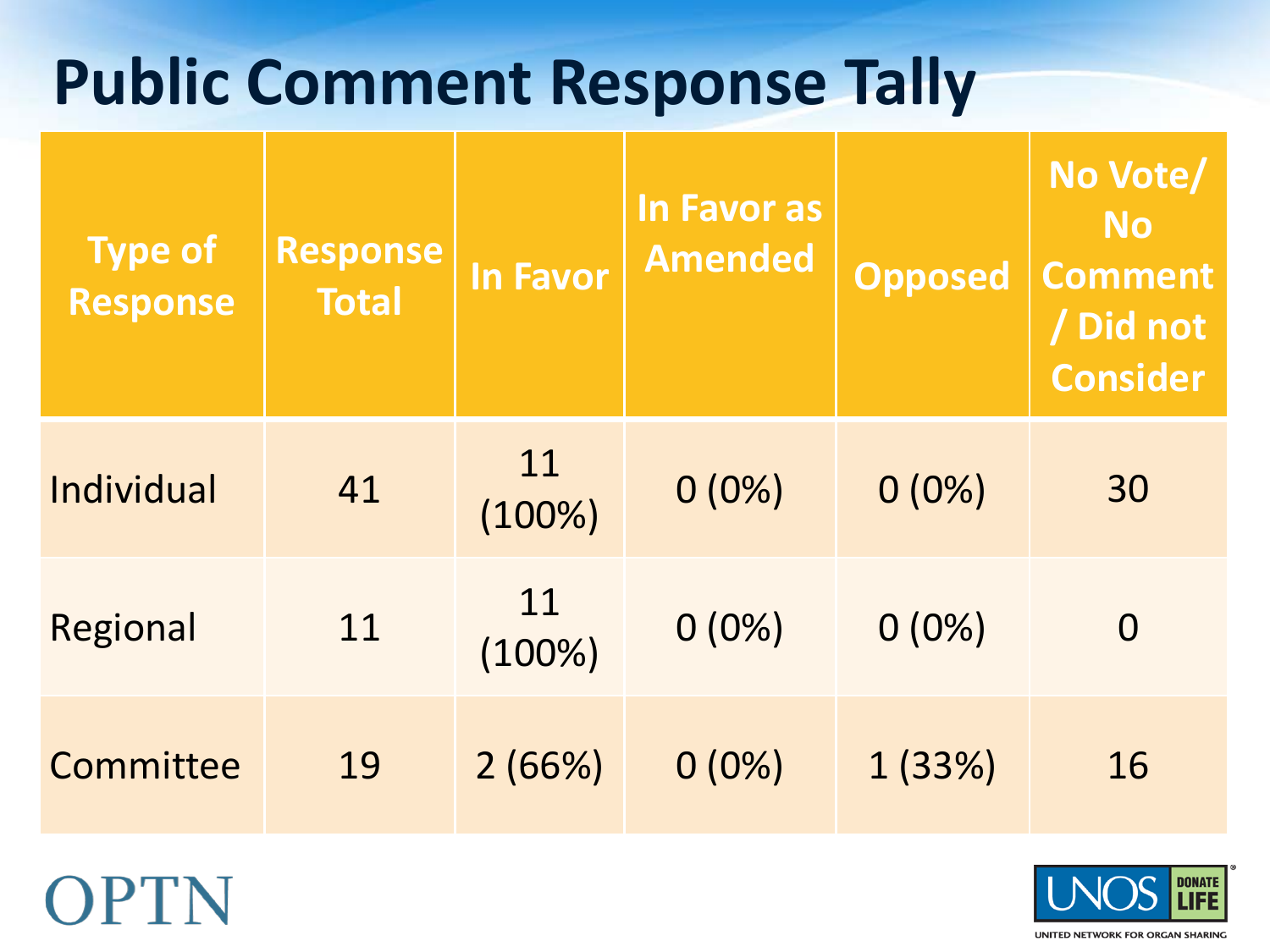#### **Public Comment Feedback**

- Allo-islet infusions vs. auto-islet infusions
- Multiple donors
- Accrual of time on the waiting list



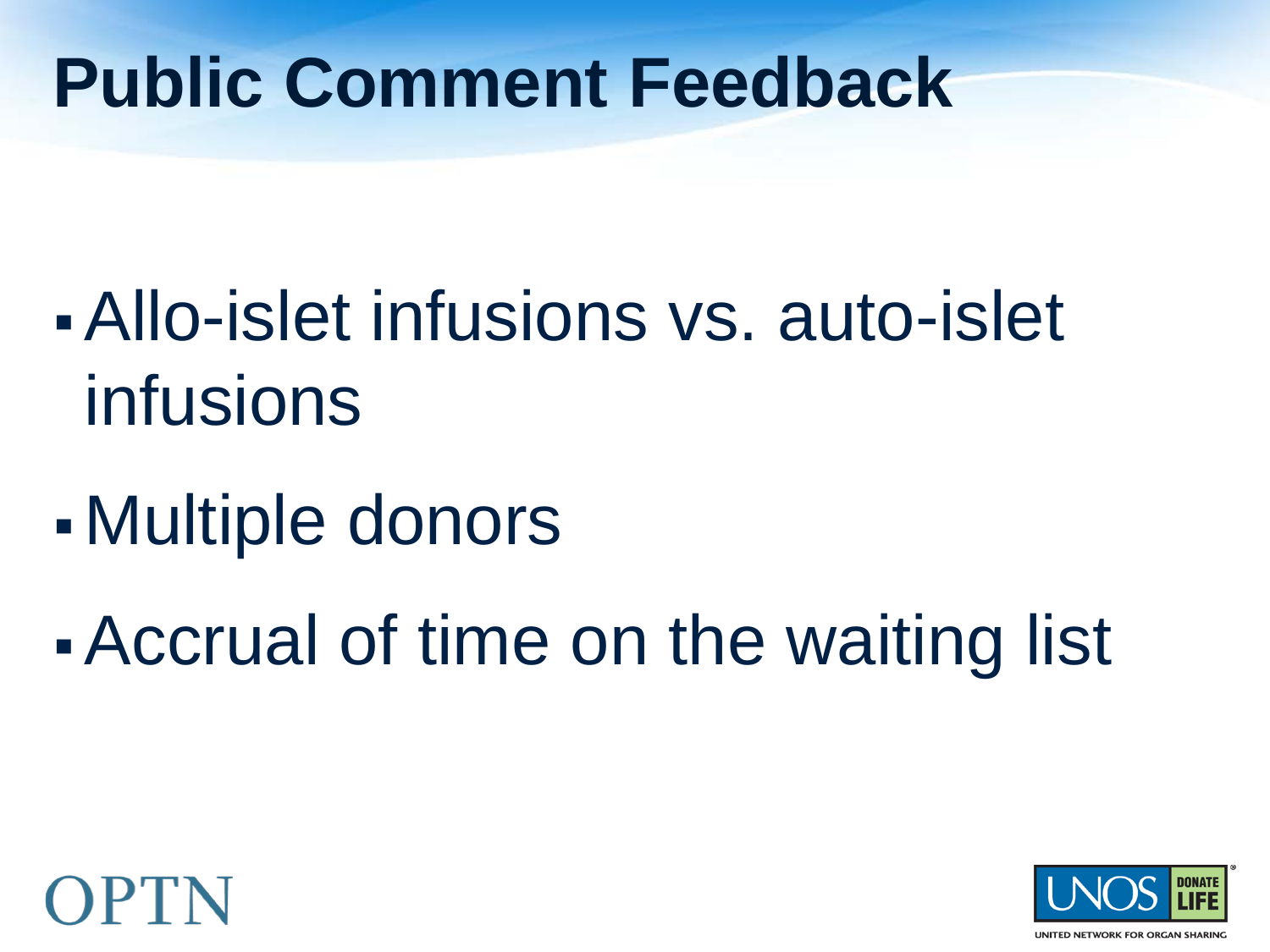## **Response to Public Comment Feedback**

#### **- Islet infusion definition:**

 An infusion of islets from a single deceased donor. If a recipient receives islets from multiple donors simultaneously, then each donor's islets must be counted as a separate infusion.

#### Policy 3.2.1.8.1 (Permissible Modifications):

 Provides islet candidates who have returned to the waiting list a process to retain previously accrued waiting time.



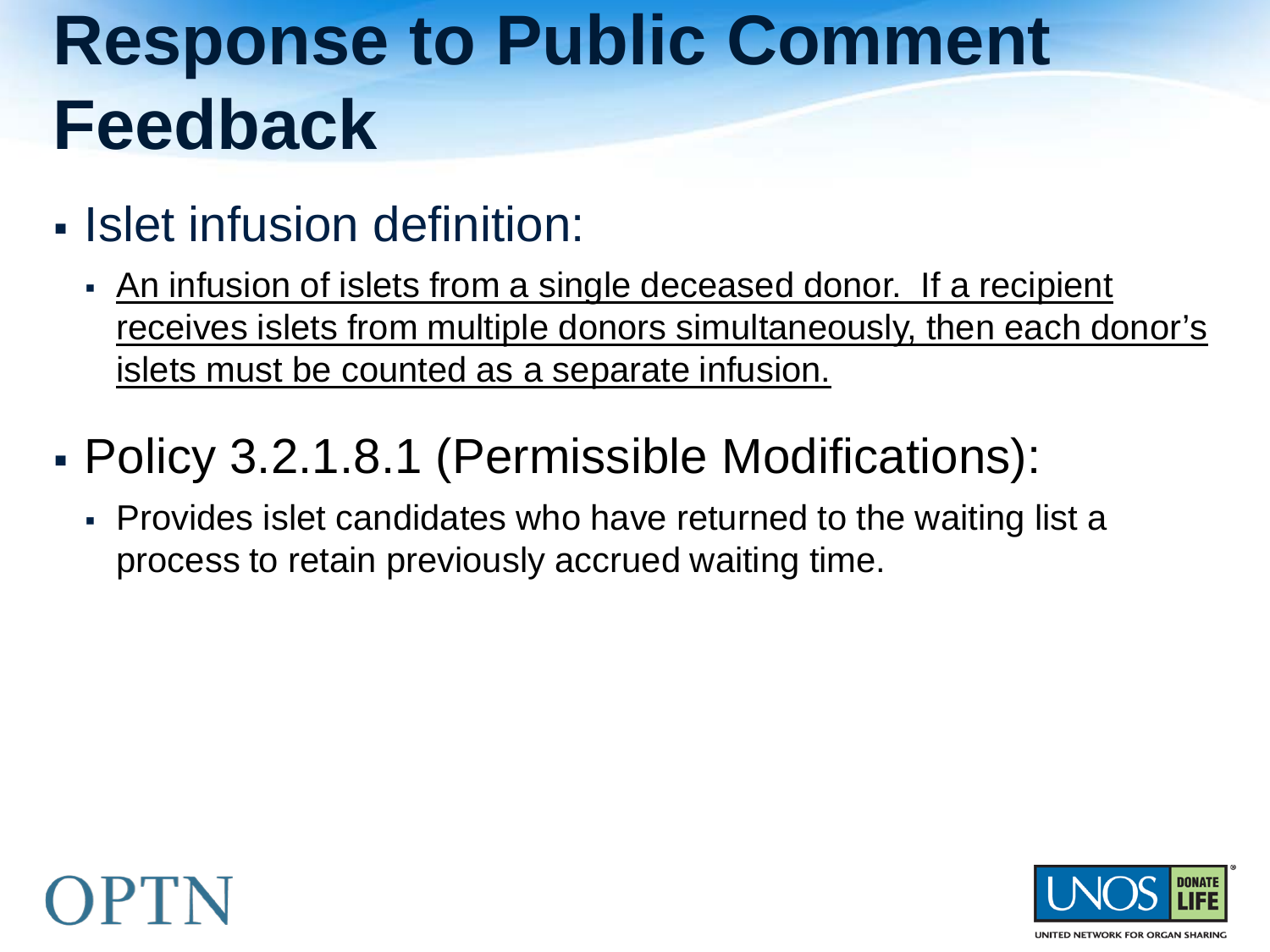#### **What members will need to do**

- Remove islet recipients from the waiting list within **24 hours** of islet infusion
- If candidate is listed for another infusion, follow patient notification protocol for re-listing transplant candidates
- Do not submit cumulative islet logs



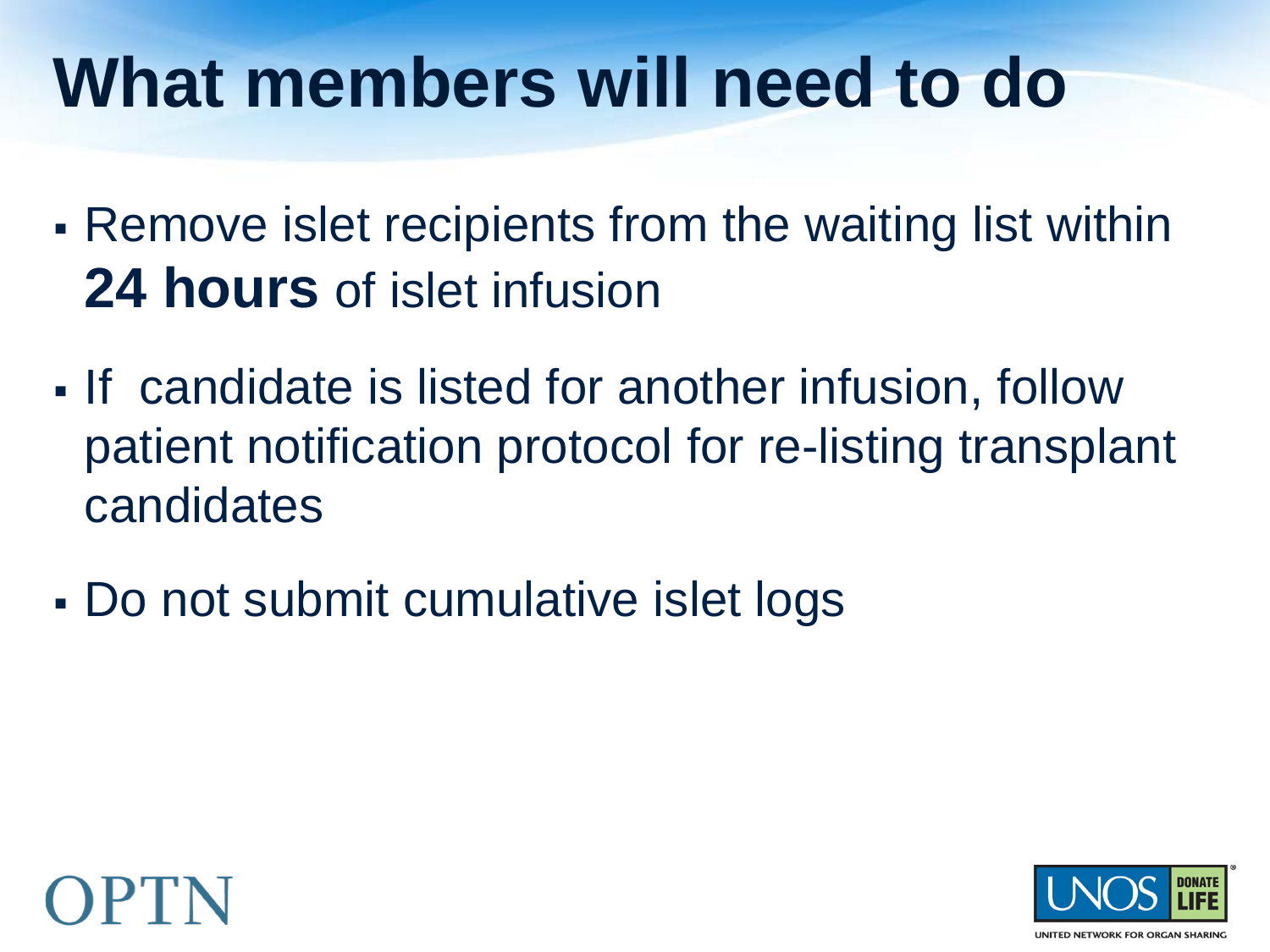#### **Committee's Vote**

 On July 30, 2012, the Committee voted by telephone in favor of the proposed policy and bylaw changes for submission for public comment: 13 supported; 0-opposed; and, 0-abstained.



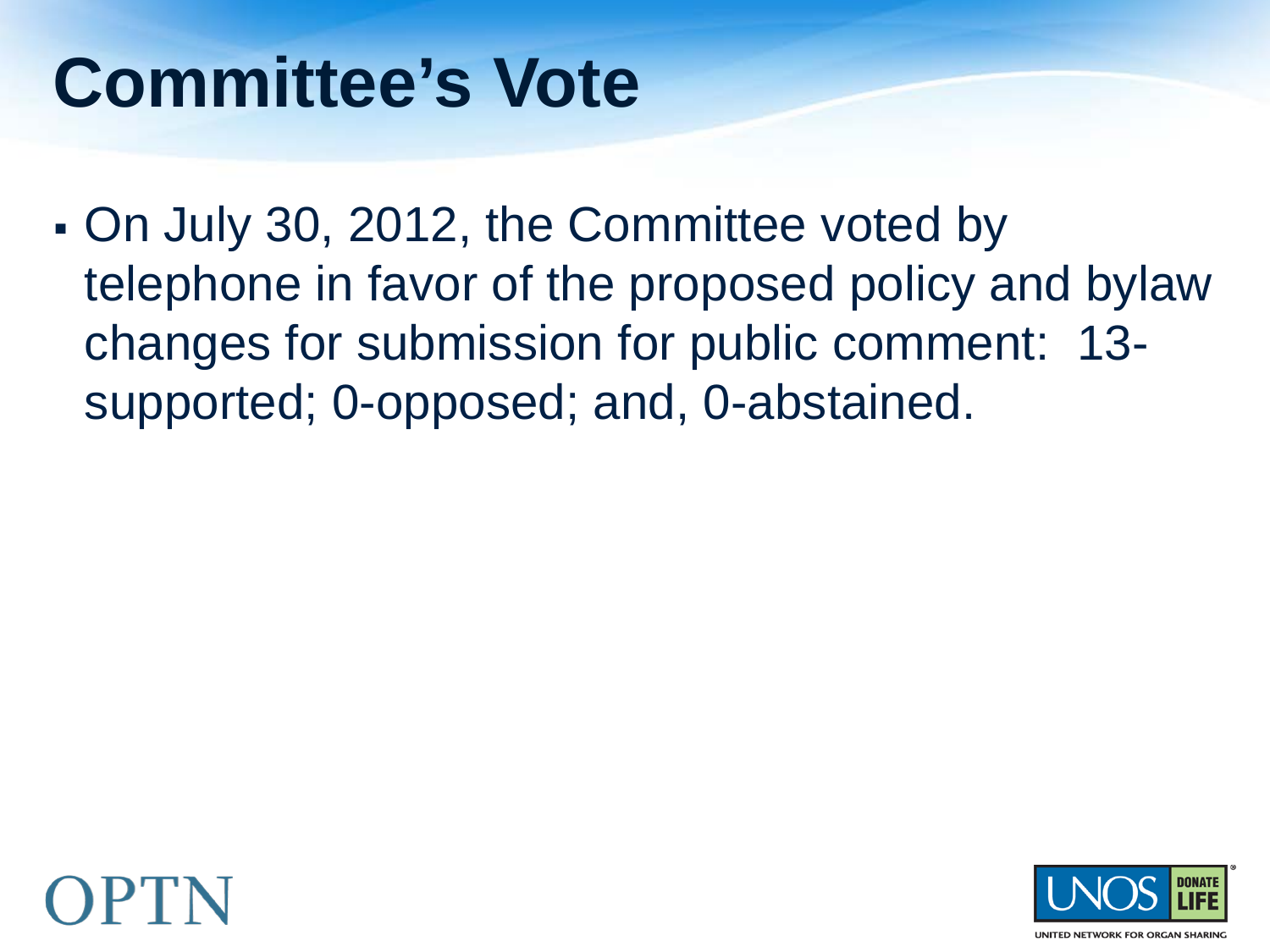#### **Resolution 6**

**RESOLVED, that Policies 3.2.1.8.1 (Permissible Modifications), Policy 3.8 (Pancreas Allocation Policy), 3.8.7.2 (Accrual of Waiting Time), 3.8.7.4 (Process for Re-Allocating Islets.), 3.8.7.5 (Removal from the Pancreas Islet Waiting List), and Article 1, Section 1.2, D (Registration Fees) and Appendix G, Section 4 of the Bylaws, as set forth in Resolution 6, are hereby approved, effective September 1, 2013.** 

*\*Page 10 of Board book*

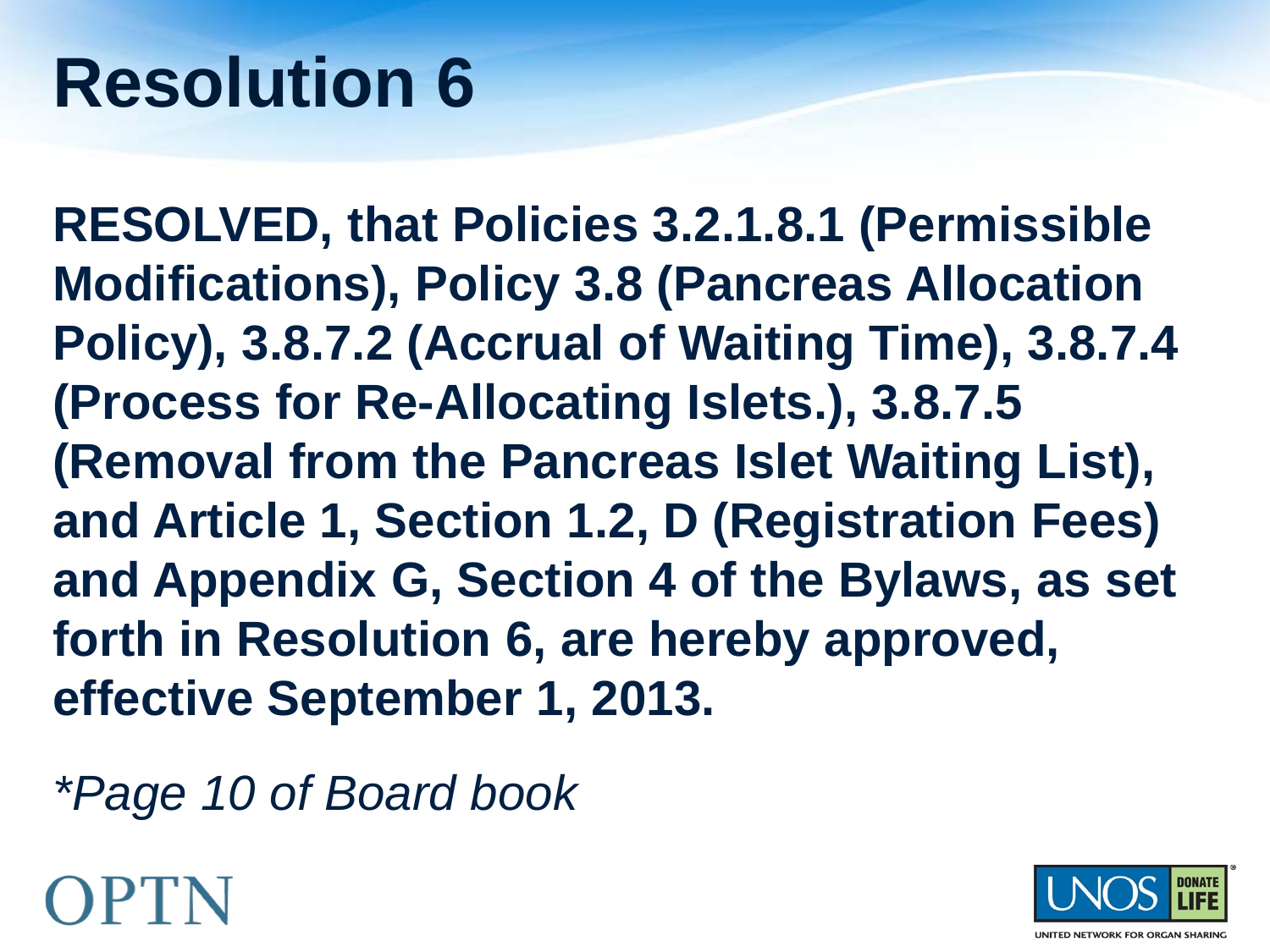# **QUESTIONS, COMMENTS, APPROVAL?**